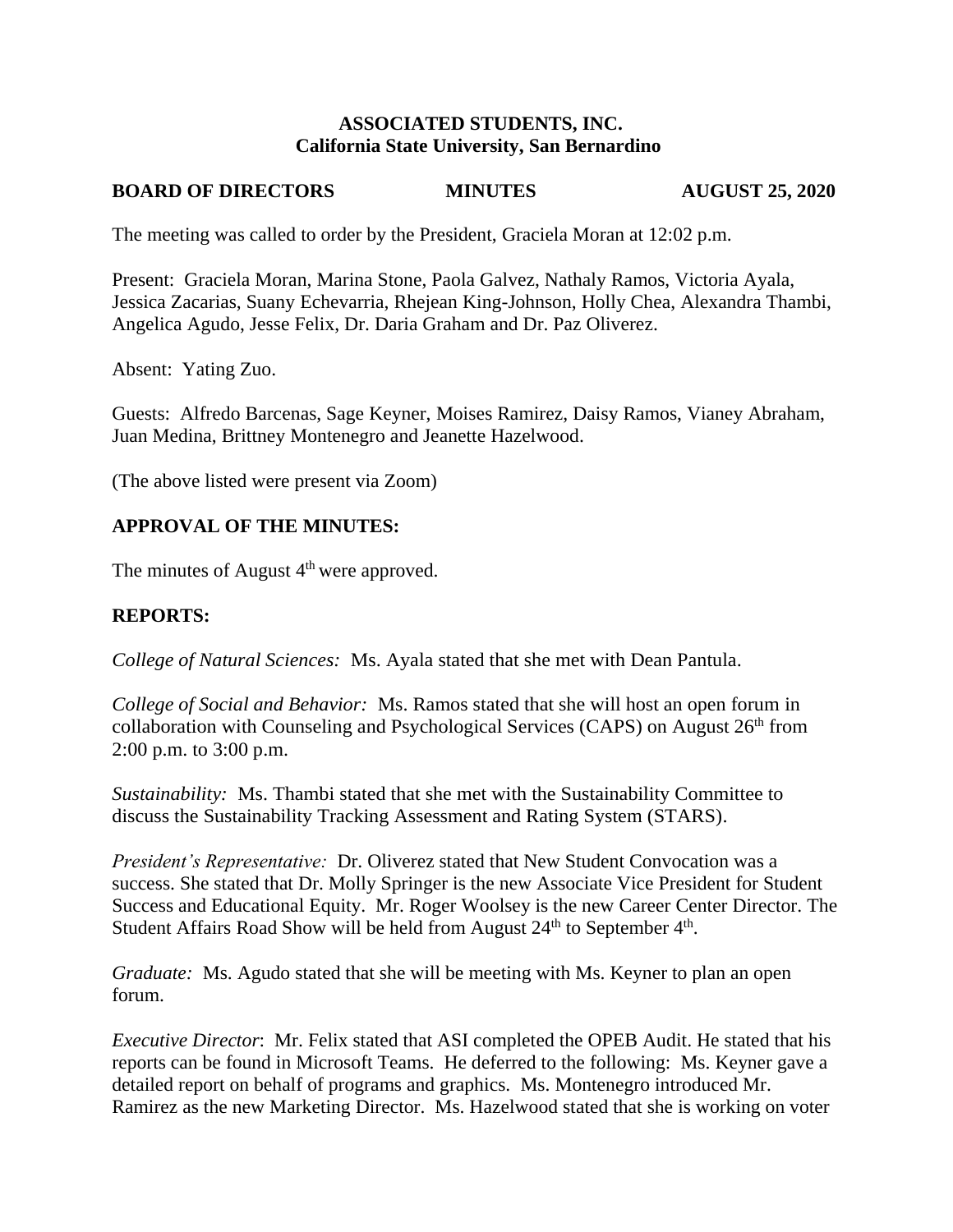#### *Minutes*

engagement. Ms. Ramos gave a detailed report on behalf of Legislative Affairs and voter engagement. Mr. Medina stated that he met with Ms. Keyner to discuss a Q&A event with the Civil Rights Attorney. Ms. Abraham stated that the PDC Advisory Committee is currently seeking applicants to sit on the Committee.

*Executive Vice President:* Ms. Stone stated that she is working on filling vacant campuswide Committees.

*Vice President of Finance:* Ms. Galvez stated that the deadline to apply for the Finance Committee has been extended.

*President:* Ms. Moran welcomed Ms. Hazelwood as the new Director of External Affairs.

### **ADOPTION OF AGENDA:**

M/S Felix/Echevarria: To vote on adoption of agenda. Passed (11/0/0).

### **NEW BUSINESS:**

## **BD 101-20 M/S Felix/Ramos: Appointment of two Board of Directors representatives to the ASI Policy Committee.**

Mr. Felix stated that the Policy Committee ensures that there are policies and procedures in place for the organization.

Ms. Ramos nominated herself to sit on the Committee.

Mr. Felix nominated Ms. Agudo to sit on the Committee. Ms. Echevarria seconded the nomination. The nomination was accepted.

Passed (11/0/0).

### **BD 102-20 M/S Ayala/Zacarias: Appointment of two Board of Directors representatives to the ASI Personnel Committee.**

Mr. Felix stated that two voting members are needed from the Board to review and make recommendations on all personnel related matters.

Discussion followed.

Ms. Ayala nominated Ms. King-Johnson. The nomination was accepted.

Ms. Agudo nominated herself to sit on the Committee.